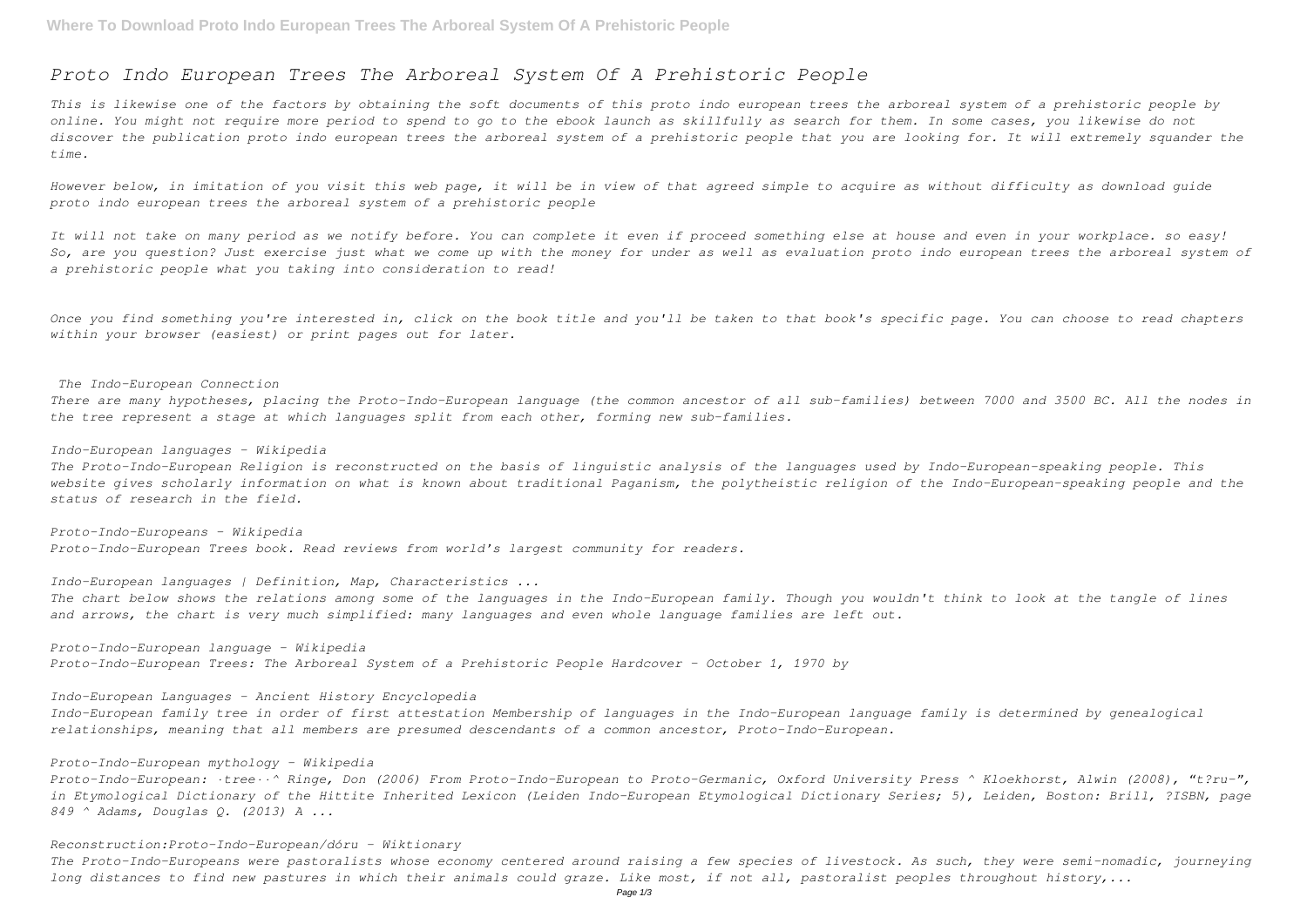*Proto-Indo-European Trees: The Arboreal System of a ...*

*The Proto-Indo-Europeans were a hypothetical prehistoric people of Eurasia who spoke Proto-Indo-European (PIE), the ancestor of the Indo-European languages according to linguistic reconstruction. Knowledge of them comes chiefly from that linguistic reconstruction, along with material evidence from archaeology and archaeogenetics.*

*Who Were the Indo-Europeans and Why Do They Matter ...*

*The Indo-European languages have a large number of branches: Anatolian, Indo-Iranian, Greek, Italic, Celtic, Germanic, Armenian, Tocharian, Balto-Slavic and Albanian. Anatolian This branch of languages was predominant in the Asian portion of Turkey and some areas in northern Syria .*

*What is the Indo-European language family tree? - Quora*

*For example, Proto-Indo-European is known to have split into the 449 Indo-European languages of today since approximately the time of Babel. The rate of change of known subgroups—notably those based on Latin, Sanskrit, Greek, and the Germanic and Slavic languages—shows that the whole number of languages in the world today could easily have ...*

### *Indo-european languages tree (interactive)*

*Proto-Indo-European is thought to have originated North of the Caucasus. The Indo-European language family includes languages that were originally spoken in an area from Ireland through Europe, Anatolia, Persia, and the Indian Subcontinent.*

*Proto-Indo-European Trees: The Arboreal System of a ...*

Indo-European languages, family of languages spoken in most of Europe and areas of European settlement and in much of Southwest and South Asia. The 10 *main branches of the family are Anatolian, Indo-Iranian, Greek, Italic, Germanic, Armenian, Tocharian, Celtic, Balto-Slavic, and Albanian.*

*The Proto-Indo-European homeland was the prehistoric urheimat of the Indo-European languages – the region where their reconstructed common ancestor, the Proto-Indo-European language, was originally spoken. From this region, its speakers migrated east and west, and went on to form the proto-communities of the different branches of the language family. The most widely accepted proposal about the location of the Proto-Indo-European homeland is the steppe hypothesis, which puts the PIE ...*

#### *Proto-Indo-European Religion*

*Formerly the existence of the Proto-Indo-Europeans (formerly referred to as Aryans) was based purely on linguistic evidence, but recent analysis of DNA of the Yamnaya culture, demonstrates their...*

*Proto Indo European Trees The Proto-Indo-European (PIE) is the linguistic reconstruction of the ancient common ancestor of the Indo-European languages, the most widely spoken language family in the world. Far more work has gone into reconstructing PIE than any other proto-language, and it is by far the best understood of all proto-languages of its age.*

*Proto-Indo-European homeland - Wikipedia The Proto-Indo-Europeans may have believed in some kind of world tree . It is also possible that they may have believed that this tree was either guarded by or under constant attack from some kind of dragon or serpent. [52]*

### *The Sound of the Proto Indo-European Language (The King & the God)*

*More Than PIE | Answers in Genesis*

*Proto-Indo-European (PIE) is the linguistic reconstruction of the hypothetical common ancestor of the Indo-European languages, the most widely spoken language family in the world.*

*Who were the Proto-Indo-Europeans? This video is about the Indo-European languages and the connections between them, going all the way back to Proto-Indo-European. Support Langfocus on Patreon...*